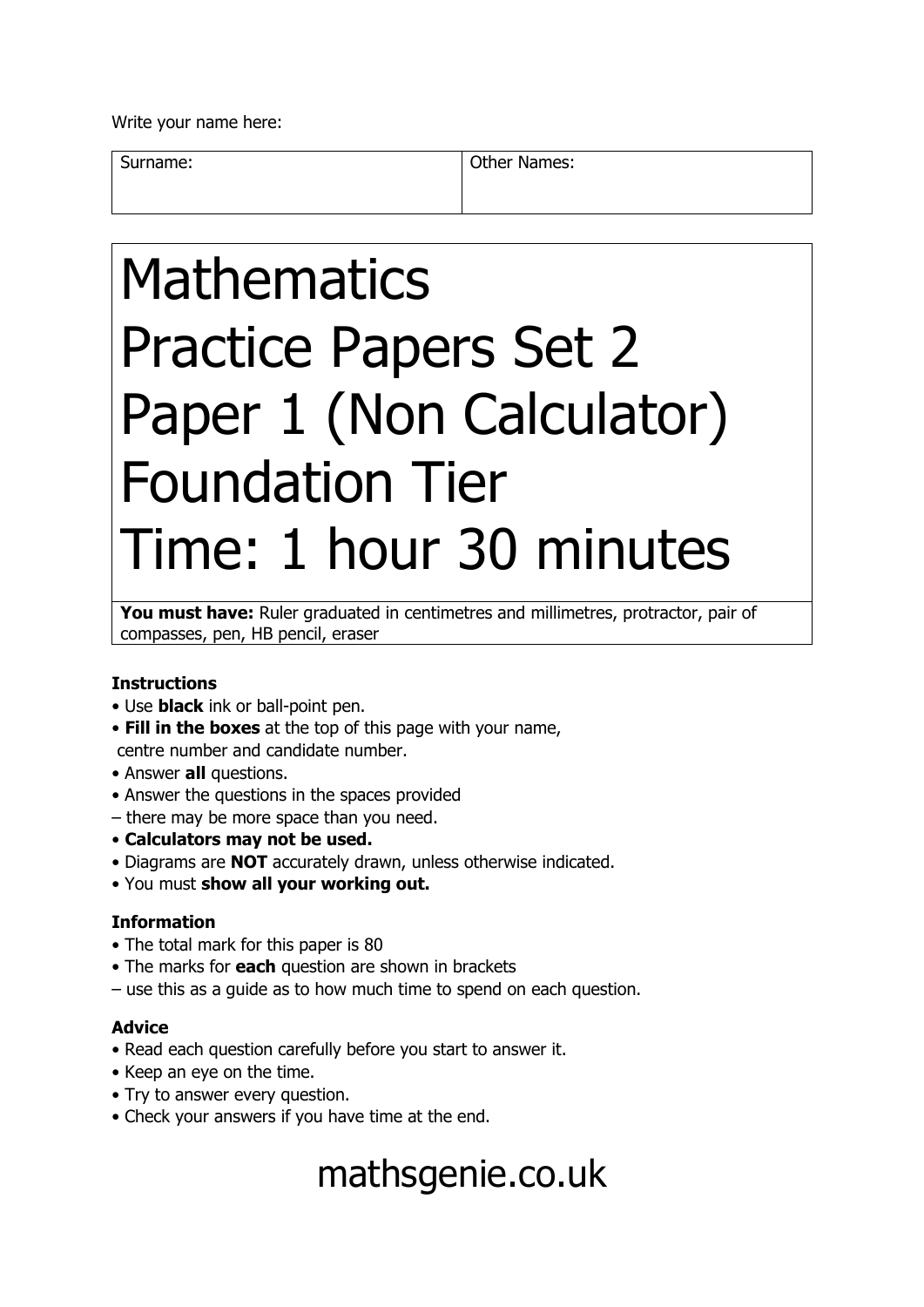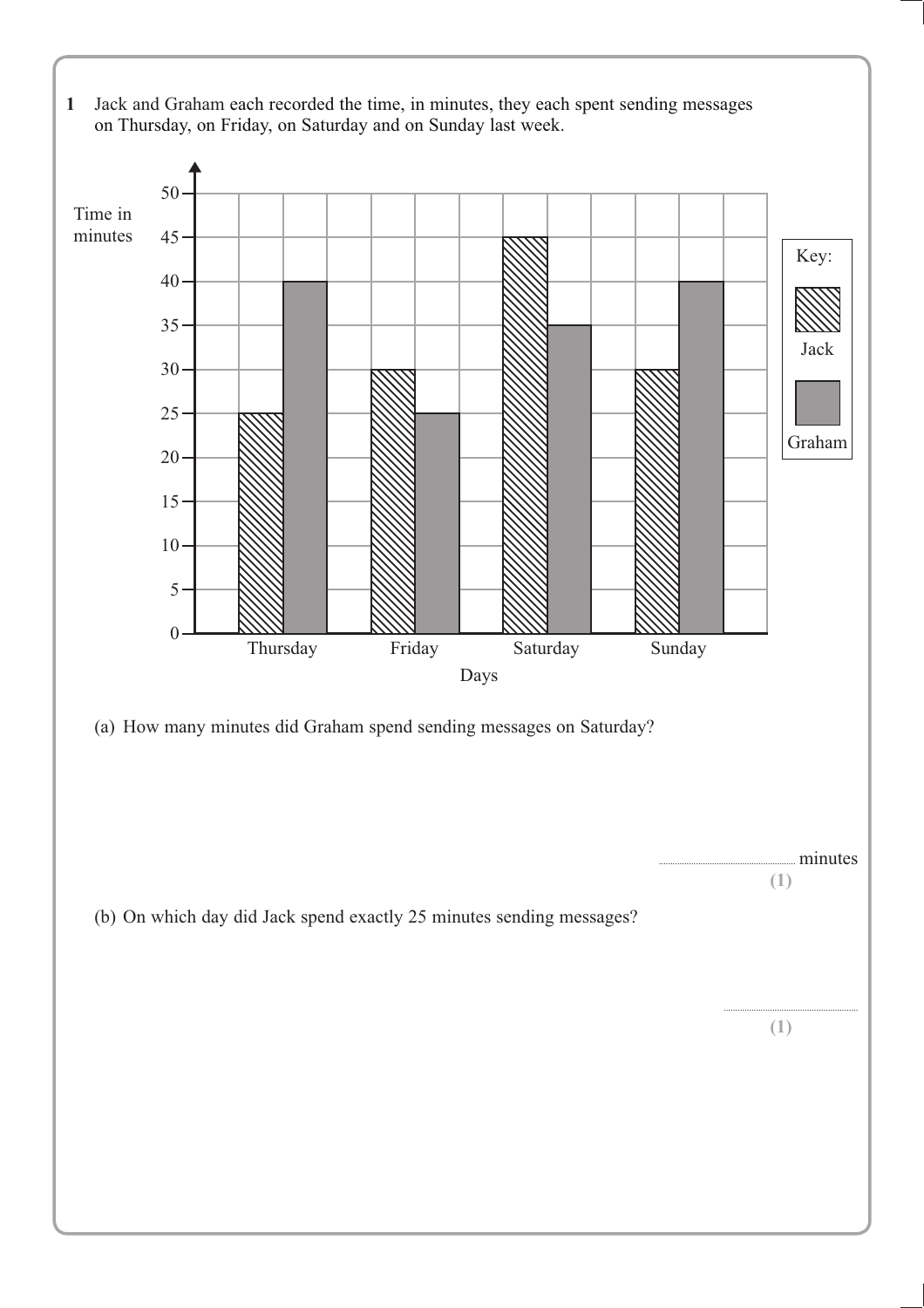|                                      | You must show your working.                                    |                     |                                   |
|--------------------------------------|----------------------------------------------------------------|---------------------|-----------------------------------|
|                                      |                                                                |                     |                                   |
|                                      |                                                                |                     |                                   |
|                                      |                                                                |                     |                                   |
|                                      |                                                                |                     |                                   |
|                                      |                                                                |                     |                                   |
|                                      |                                                                |                     | (3)                               |
|                                      |                                                                |                     | (Total for Question 1 is 5 marks) |
| 2 Valentina is going to have a meal. |                                                                |                     |                                   |
|                                      | She can choose one starter and one main course from the menu.  |                     |                                   |
|                                      |                                                                | Menu                |                                   |
|                                      | <b>Starter</b>                                                 | Main course<br>Beef |                                   |
|                                      | Soup<br>Prawns                                                 | Tuna                |                                   |
|                                      | Mushrooms                                                      | Vegetarian          |                                   |
|                                      |                                                                |                     |                                   |
|                                      | Write down all the possible combinations Valentina can choose. |                     |                                   |
|                                      |                                                                |                     | (Total for Question 2 is 2 marks) |
|                                      |                                                                |                     |                                   |
|                                      |                                                                |                     |                                   |
|                                      |                                                                |                     |                                   |
|                                      |                                                                |                     |                                   |
|                                      |                                                                |                     |                                   |
|                                      |                                                                |                     |                                   |
|                                      |                                                                |                     |                                   |
|                                      |                                                                |                     |                                   |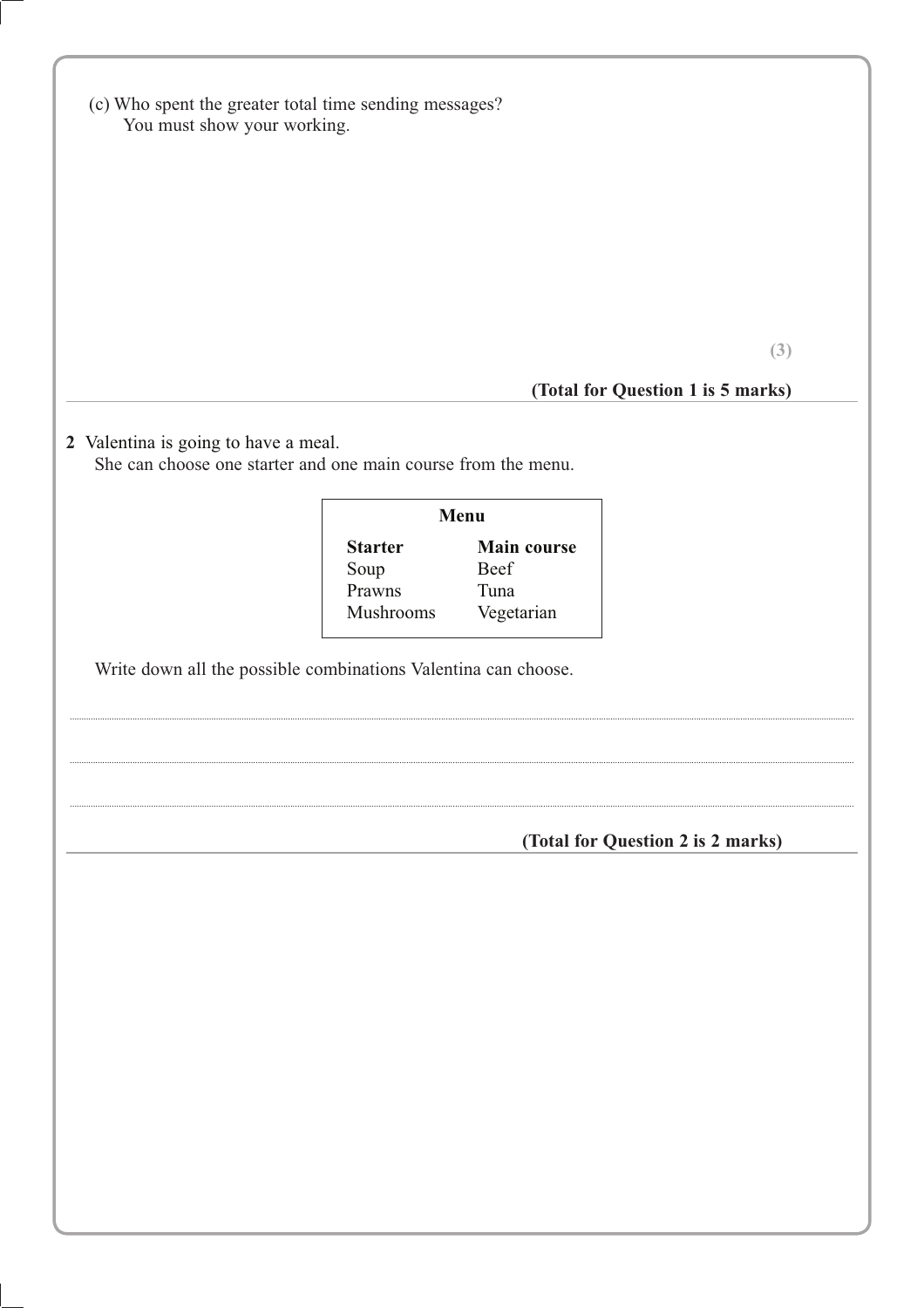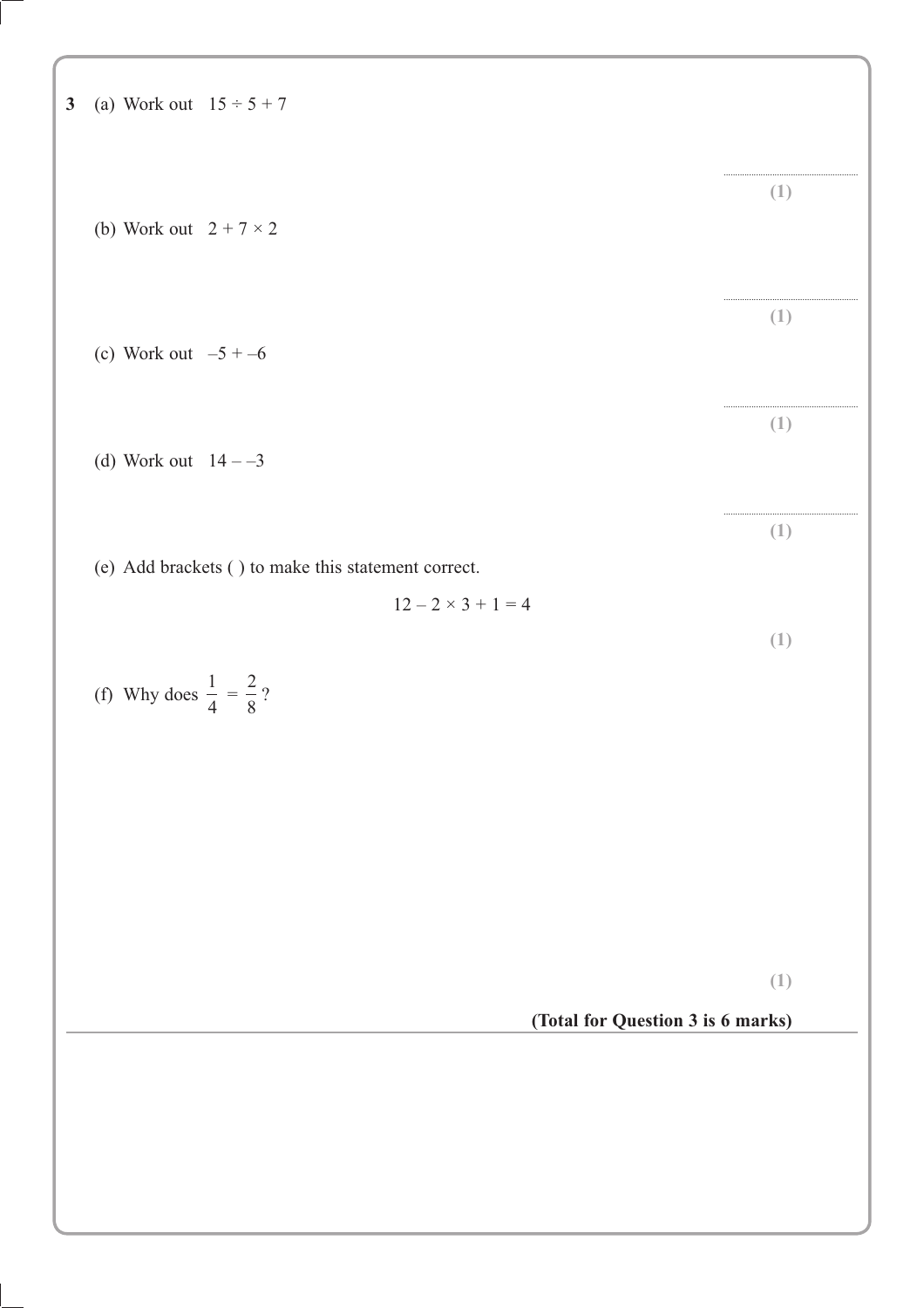|   | 4 $a=5$<br>$b=3$                                                                |     |
|---|---------------------------------------------------------------------------------|-----|
|   | Work out the value of $4a + 2b$                                                 |     |
|   |                                                                                 |     |
|   |                                                                                 |     |
|   |                                                                                 |     |
|   | (Total for Question 4 is 2 marks)                                               |     |
|   |                                                                                 |     |
| 5 | Here are four digits.                                                           |     |
|   | 8<br>$\overline{2}$<br>$\overline{4}$<br>$\mathfrak{Z}$                         |     |
|   | (a) (i) Use two of these digits to make the smallest possible two-digit number. |     |
|   |                                                                                 |     |
|   |                                                                                 |     |
|   | (ii) Use three of these digits to make the three-digit number closest to 300    |     |
|   |                                                                                 |     |
|   |                                                                                 |     |
|   |                                                                                 | (2) |
|   | Here are four different digits.                                                 |     |
|   | 5<br>$\mathbf{1}$<br>$\overline{7}$<br>9                                        |     |
|   | (b) (i) Put one digit in each box to make the largest total.                    |     |
|   | You may only use each digit once.                                               |     |
|   |                                                                                 |     |
|   | $\boldsymbol{+}$                                                                |     |
|   |                                                                                 |     |
|   | (ii) Write down the total.                                                      |     |
|   |                                                                                 |     |
|   |                                                                                 |     |
|   |                                                                                 |     |
|   |                                                                                 |     |
|   |                                                                                 |     |
|   | (Total for Question 5 is 4 marks)                                               | (2) |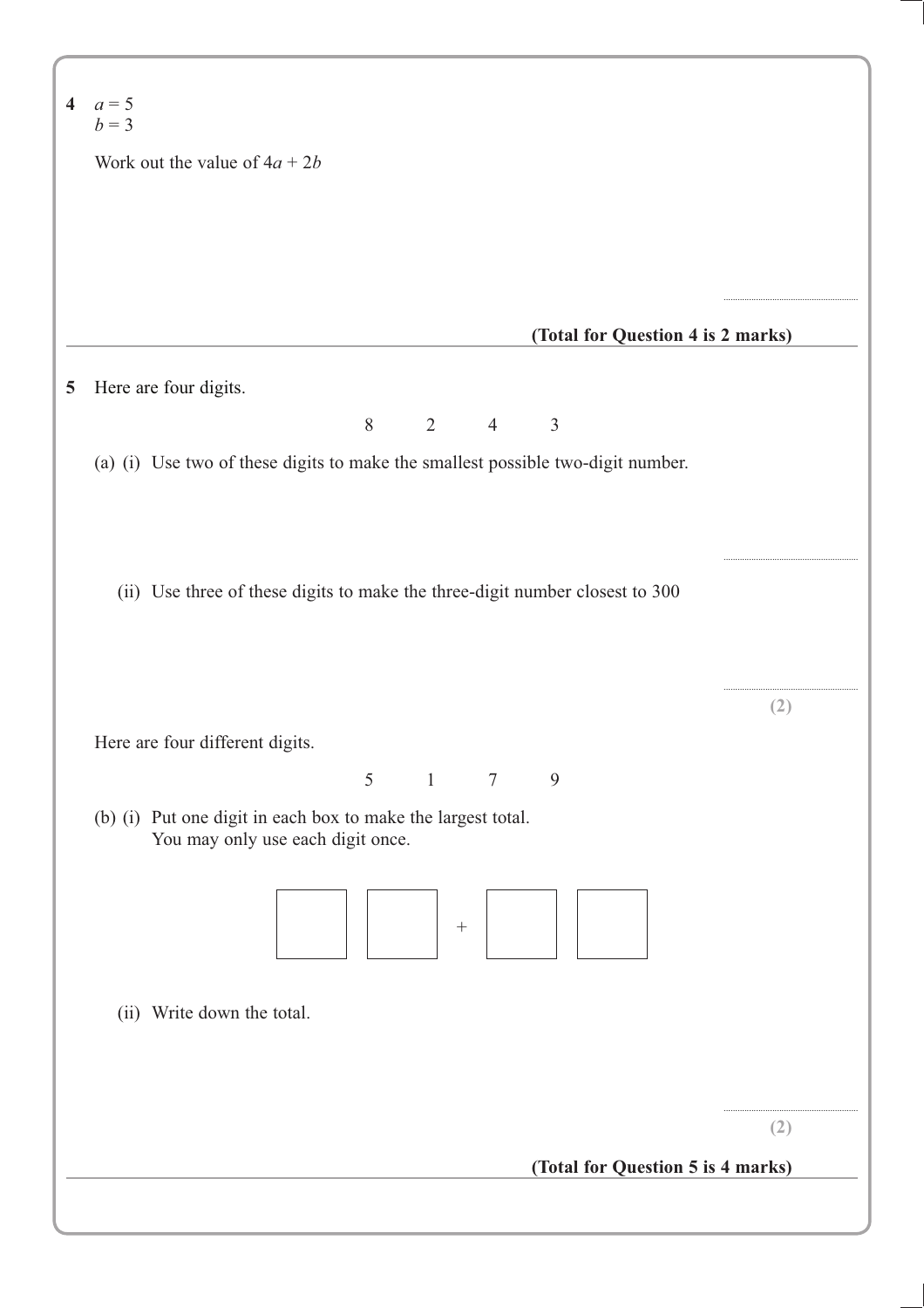**6** Aleena is planning a trip for people at her Youth Club.

Here are the costs for the trip.

| <b>Transport</b> | £230           |
|------------------|----------------|
| Insurance        | £50            |
| Other costs      | £30            |
| Entry fee        | £14 per person |

Aleena charges £18 per ticket for the trip. She sells 100 tickets.

Is there enough money from the ticket sales for Aleena to pay all the costs for the trip? You must show your working.

**(Total for Question 6 is 4 marks)**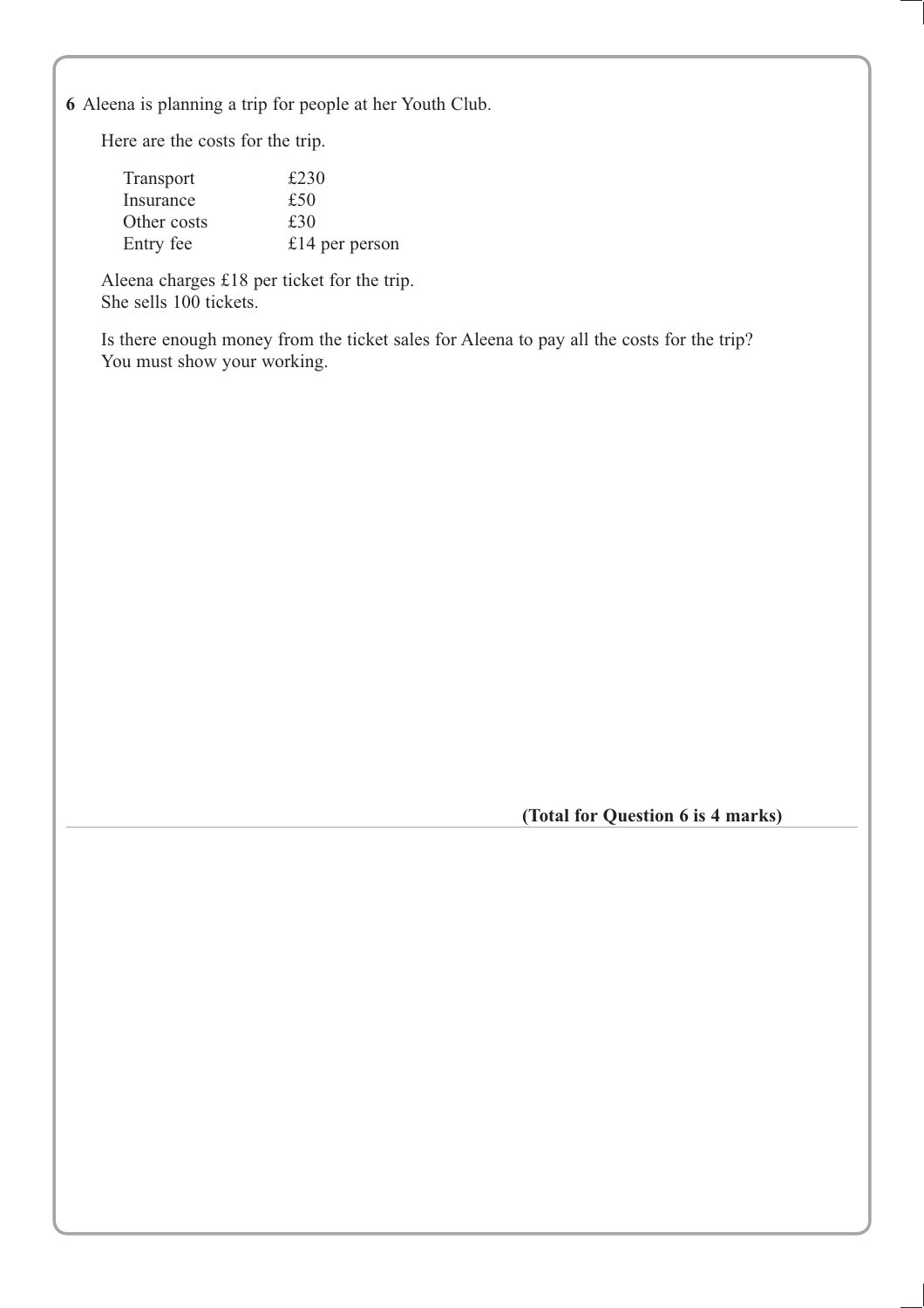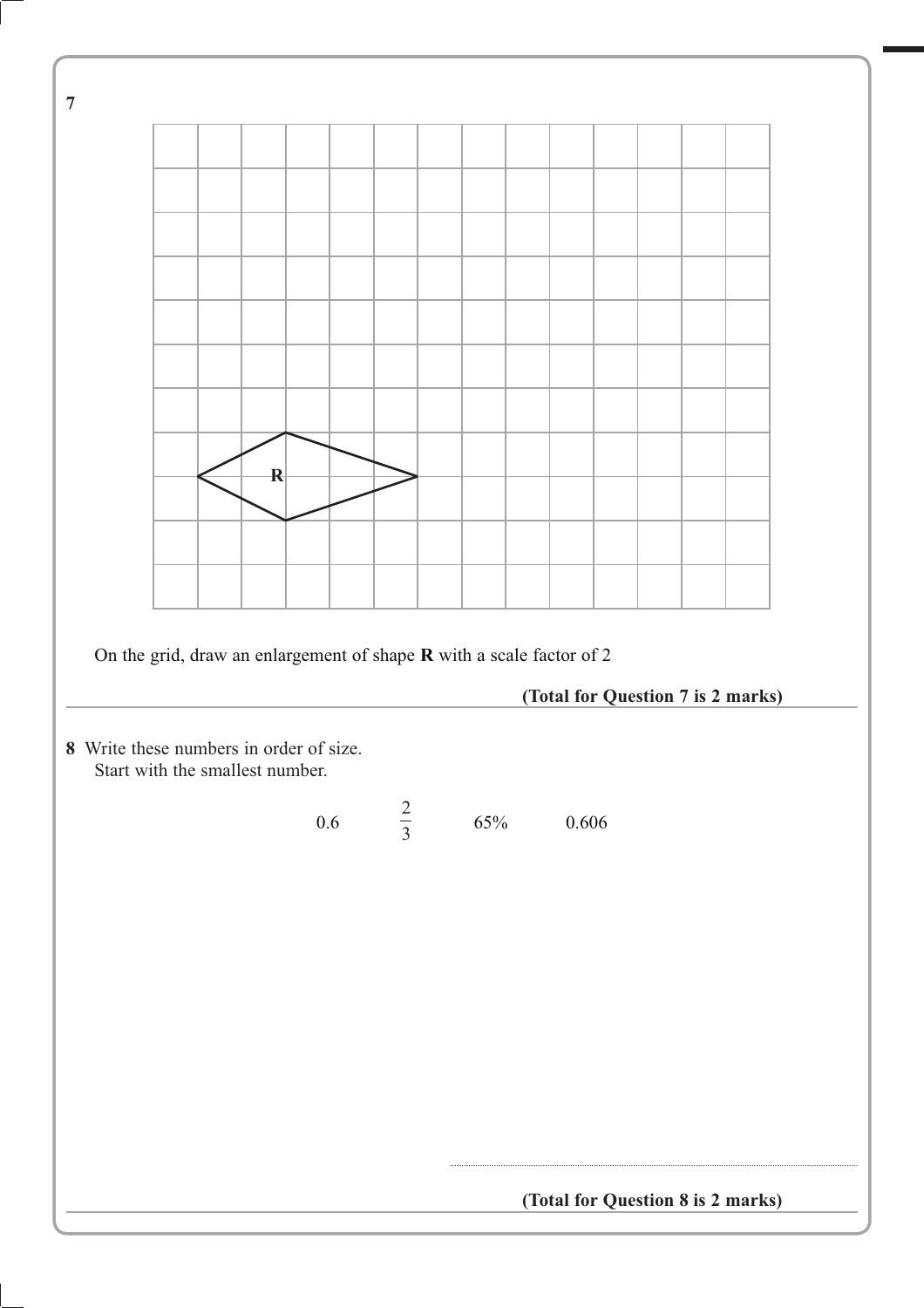| On Monday Ravi drives for 4 hours.<br>$\boldsymbol{9}$<br>His average speed is 30 mph. |                                    |       |
|----------------------------------------------------------------------------------------|------------------------------------|-------|
| (a) How far does Ravi drive on Monday?                                                 |                                    |       |
|                                                                                        |                                    |       |
|                                                                                        |                                    |       |
|                                                                                        |                                    |       |
|                                                                                        |                                    | miles |
|                                                                                        |                                    | (2)   |
| On Tuesday Ravi drives 200 km.                                                         |                                    |       |
| $5$ miles = 8 kilometres.                                                              |                                    |       |
| (b) On which day did Ravi drive further?                                               |                                    |       |
|                                                                                        |                                    |       |
|                                                                                        |                                    |       |
|                                                                                        |                                    |       |
|                                                                                        |                                    |       |
|                                                                                        |                                    |       |
|                                                                                        |                                    | (3)   |
|                                                                                        | (Total for Question 9 is 5 marks)  |       |
| <b>10</b> (a) Solve $\frac{n}{7} = 2$                                                  |                                    |       |
|                                                                                        |                                    |       |
|                                                                                        |                                    |       |
|                                                                                        |                                    | (1)   |
| (b) Solve $3g + 4 = 19$                                                                |                                    |       |
|                                                                                        |                                    |       |
|                                                                                        |                                    |       |
|                                                                                        |                                    | (2)   |
|                                                                                        | (Total for Question 10 is 3 marks) |       |
|                                                                                        |                                    |       |
|                                                                                        |                                    |       |
|                                                                                        |                                    |       |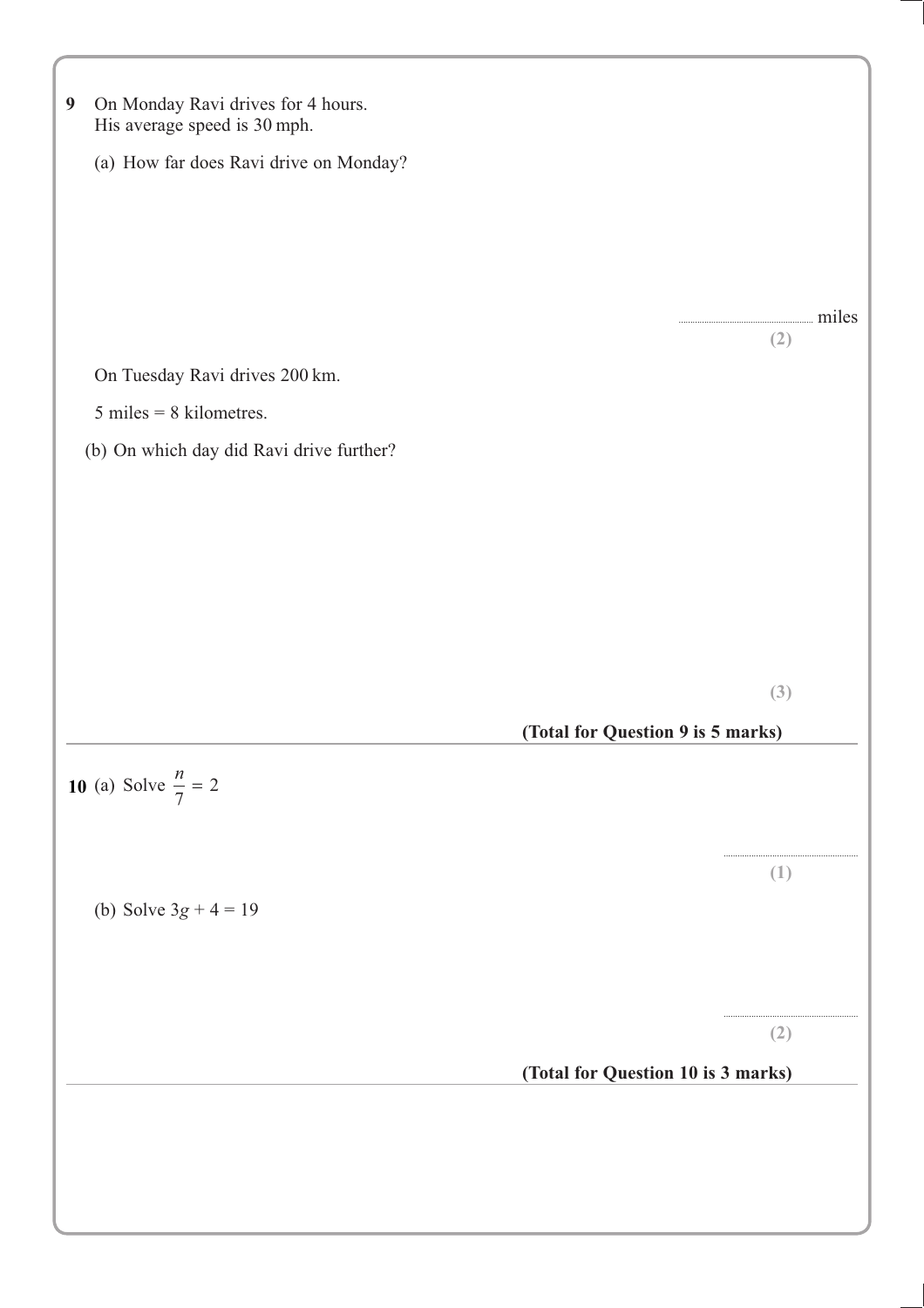| 11 (a) Simplify $b+b+b+b$          |                                    |     |
|------------------------------------|------------------------------------|-----|
| (b) Simplify $8n-3n$               |                                    | (1) |
| (c) Simplify $3 \times c \times d$ |                                    | (1) |
|                                    | (d) Simplify $3x + 7y + 2x - y$    | (1) |
|                                    |                                    | (2) |
|                                    |                                    |     |
|                                    | (Total for Question 11 is 5 marks) |     |
|                                    |                                    |     |
|                                    |                                    |     |
|                                    |                                    |     |
|                                    |                                    |     |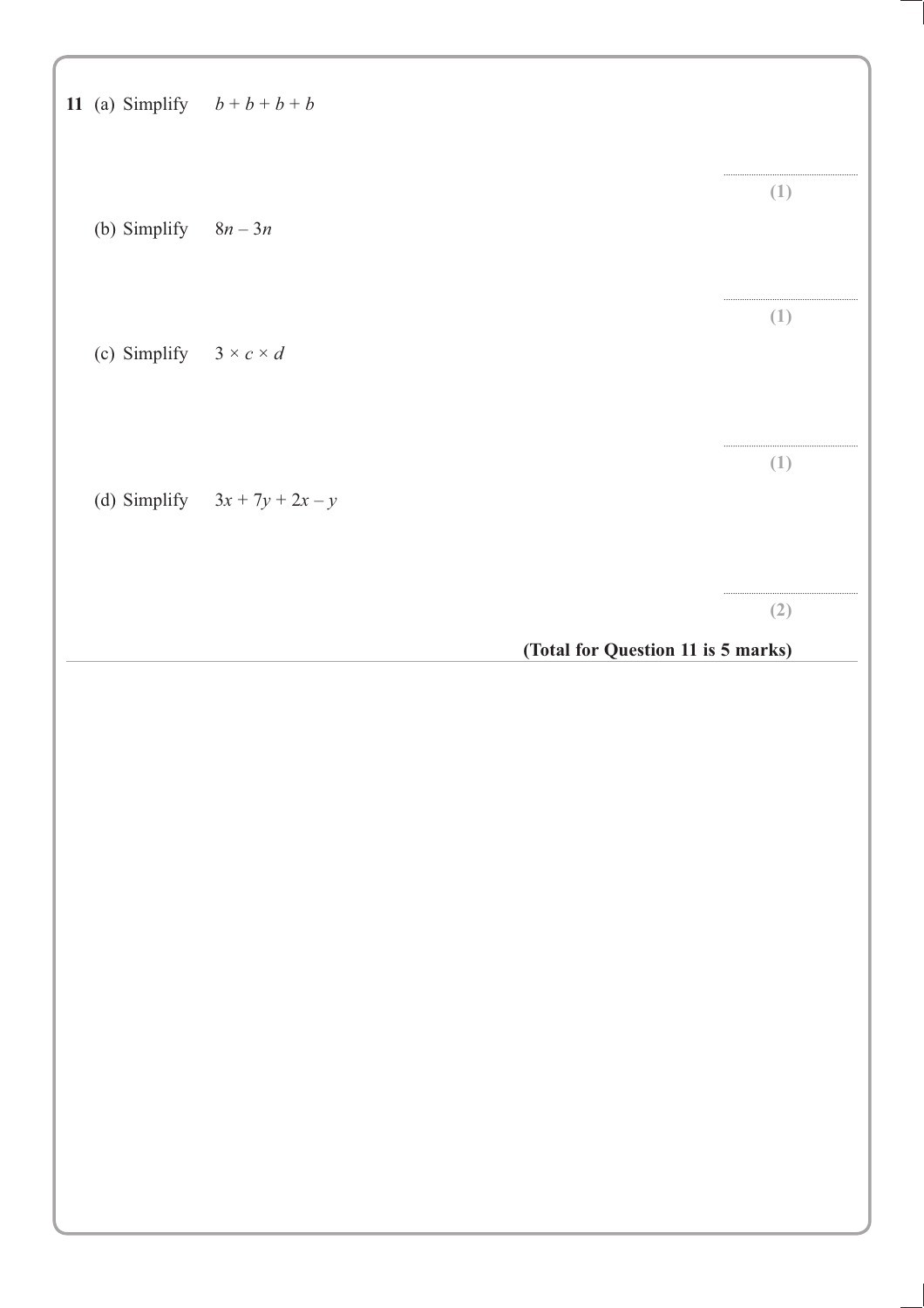#### **12** A publisher checks documents for errors.

He records the number of documents that are checked each day. He also records the total number of errors in the documents each day.

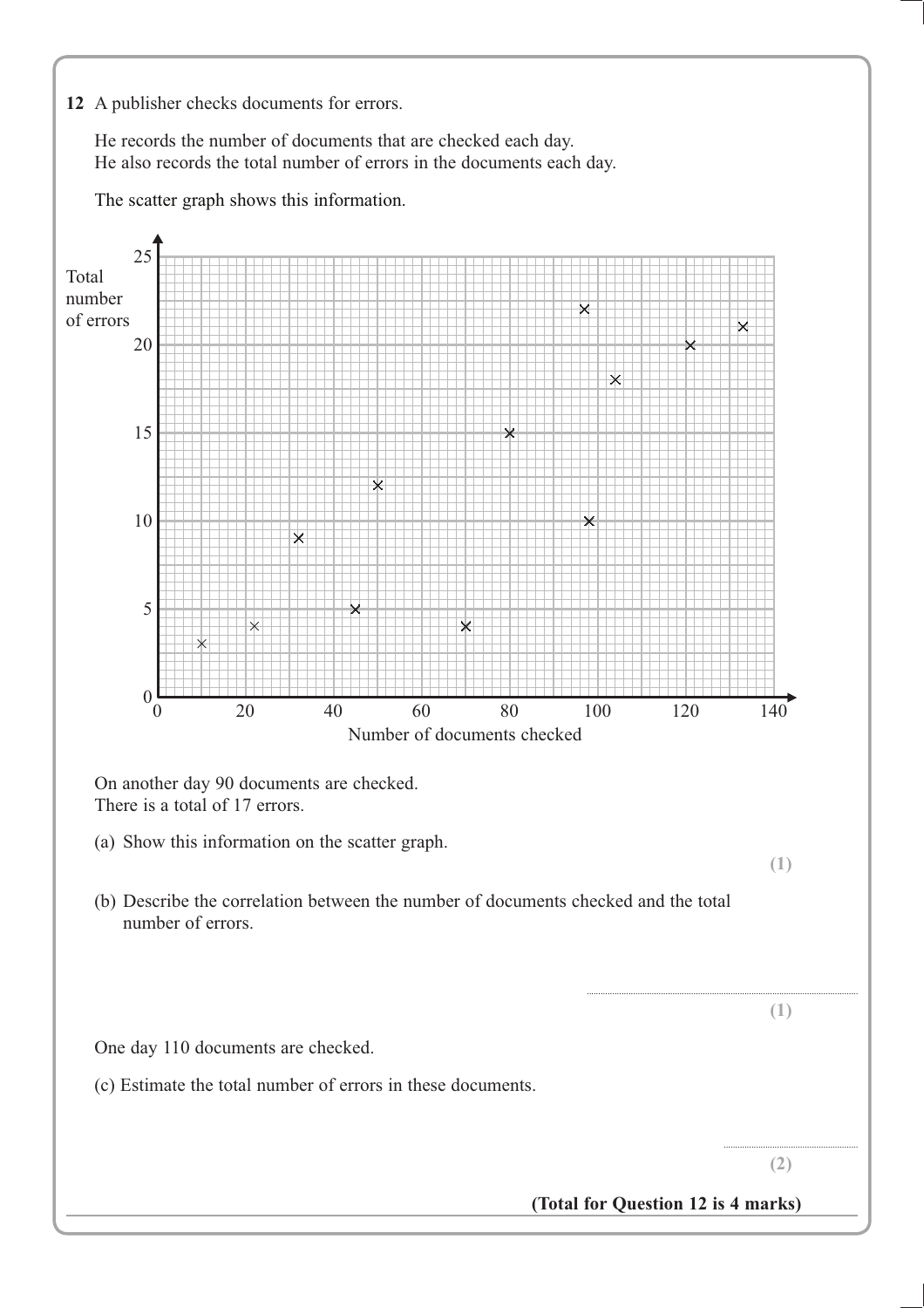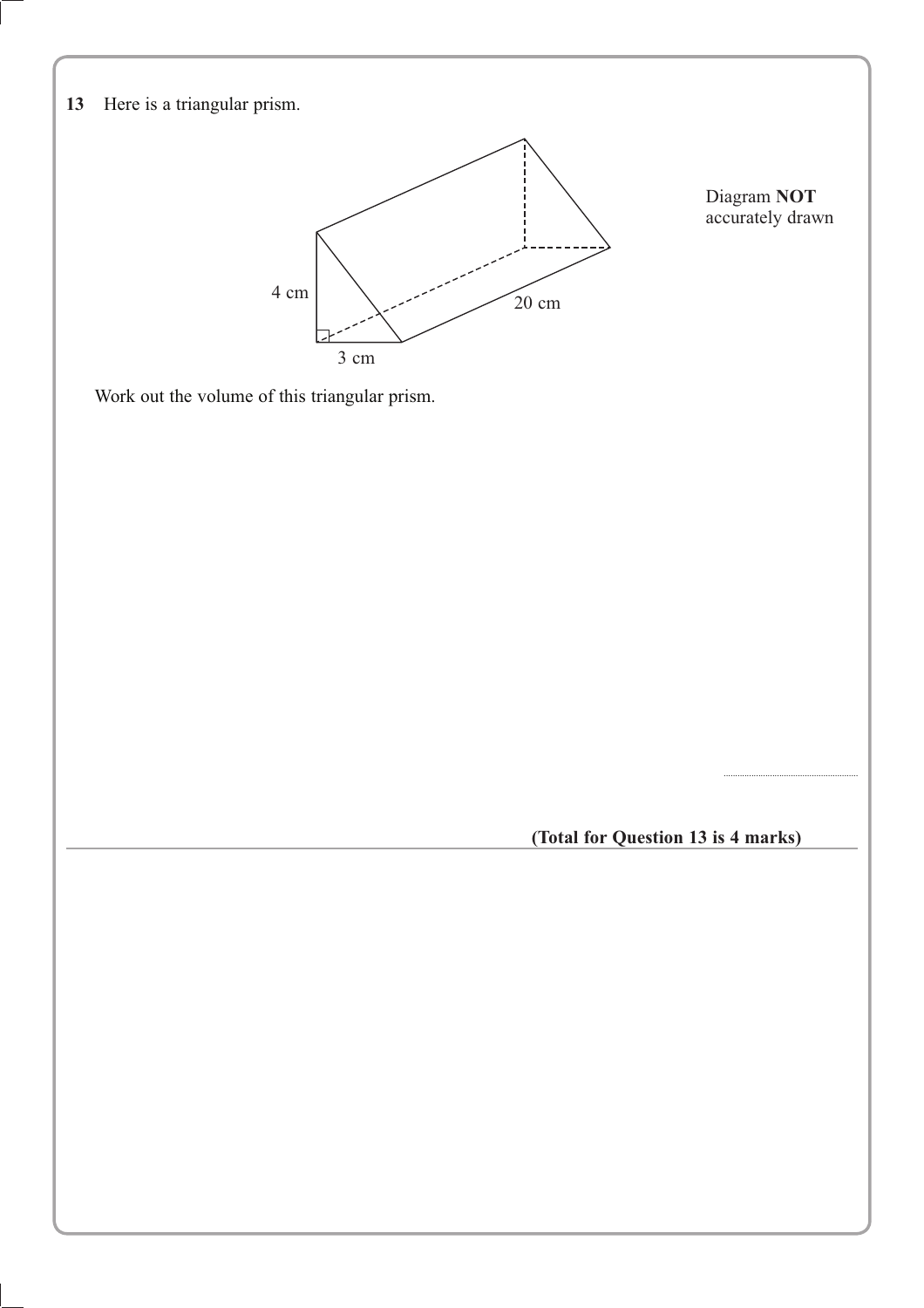| 14 Rita is going to make some cheeseburgers for a party.<br>She buys some packets of cheese slices and some boxes of burgers. |
|-------------------------------------------------------------------------------------------------------------------------------|
| There are 20 cheese slices in each packet.<br>There are 12 burgers in each box.                                               |
| Rita buys exactly the same number of cheese slices and burgers.                                                               |
| (i) How many packets of cheese slices and how many boxes of burgers does she buy?                                             |
|                                                                                                                               |
|                                                                                                                               |
|                                                                                                                               |
|                                                                                                                               |
|                                                                                                                               |
|                                                                                                                               |
|                                                                                                                               |
|                                                                                                                               |
| packets of cheese slices                                                                                                      |
|                                                                                                                               |
| boxes of burgers                                                                                                              |
| Rita wants to put one cheese slice and one burger into each bread roll.                                                       |
| She wants to use all the cheese slices and all the burgers.                                                                   |
| (ii) How many bread rolls does Rita need?                                                                                     |
|                                                                                                                               |
|                                                                                                                               |
| bread rolls                                                                                                                   |
| (Total for Question 14 is 4 marks)                                                                                            |
|                                                                                                                               |
|                                                                                                                               |
|                                                                                                                               |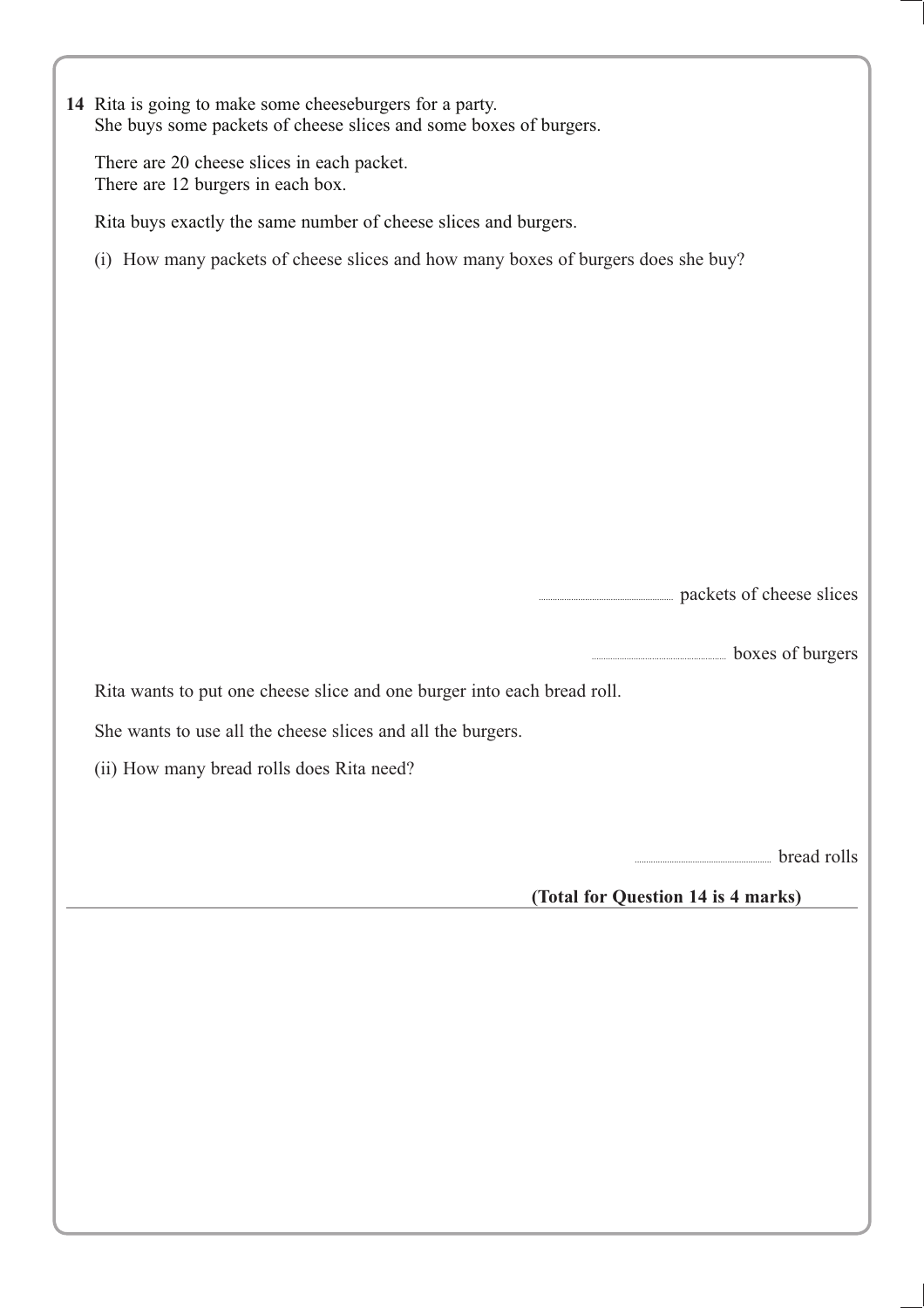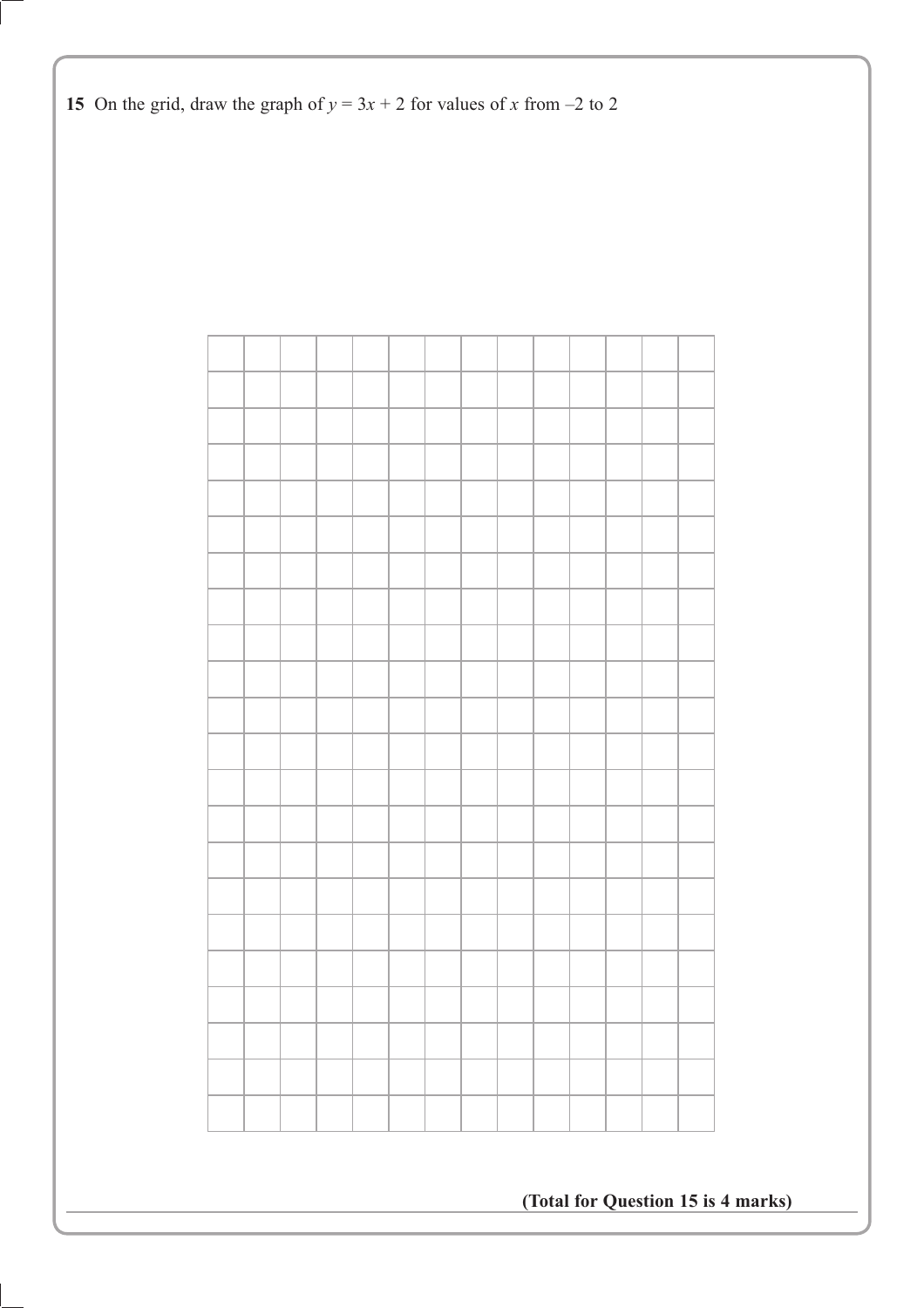**16** The diagram shows the floor of a village hall.



The caretaker needs to polish the floor.

One tin of polish normally costs £19 One tin of polish covers  $12 \text{ m}^2$  of floor.

There is a discount of 30% off the cost of the polish.

The caretaker has £130

Has the caretaker got enough money to buy the polish for the floor? You must show all your working.

**(Total for Question 16 is 5 marks)**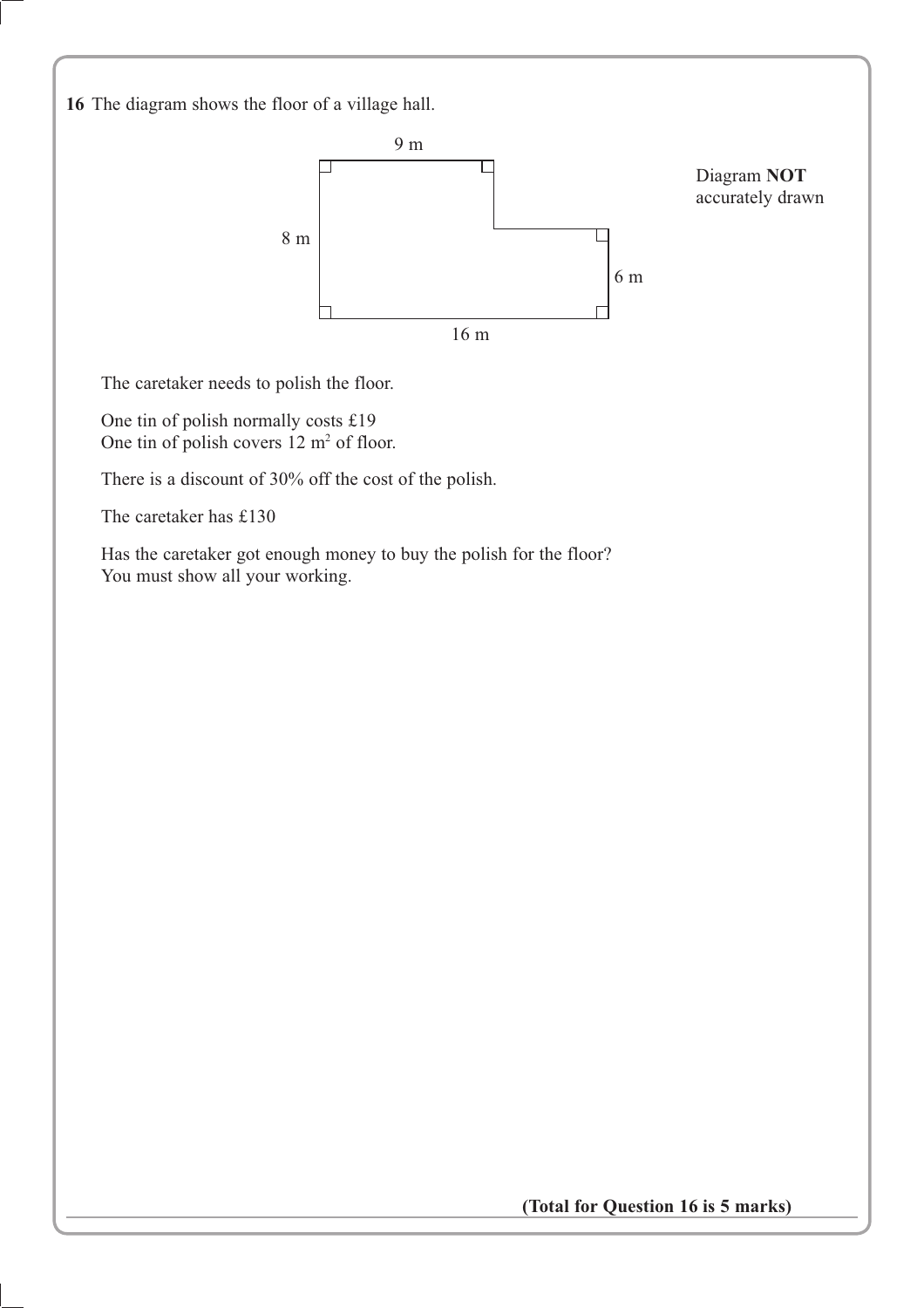**17** Each day a company posts some small letters and some large letters.

The company posts all the letters by first class post.

The tables show information about the cost of sending a small letter by first class post and the cost of sending a large letter by first class post.

#### **Small Letter**

| Weight    | <b>First Class Post</b> | Weight    | <b>First Class</b> |
|-----------|-------------------------|-----------|--------------------|
| $0-100$ g | 60p                     | $0-100$ g | £1.00              |
|           |                         |           |                    |

|          |                         |               | <b>Large Letter</b>     |
|----------|-------------------------|---------------|-------------------------|
| Weight   | <b>First Class Post</b> | Weight        | <b>First Class Post</b> |
| $-100 g$ | 60p                     | $0-100$ g     | £1.00                   |
|          |                         | $101 - 250$ g | £1.50                   |
|          |                         | $251 - 500$ g | £1.70                   |
|          |                         | $501 - 750$ g | £2.50                   |

One day the company wants to post 200 letters.

The ratio of the number of small letters to the number of large letters is 3:2

70% of the large letters weigh 0–100 g.

The rest of the large letters weigh 101–250 g.

Work out the total cost of posting the 200 letters by first class post.

£. ...........................................................................

**(Total for Question 17 is 5 marks)**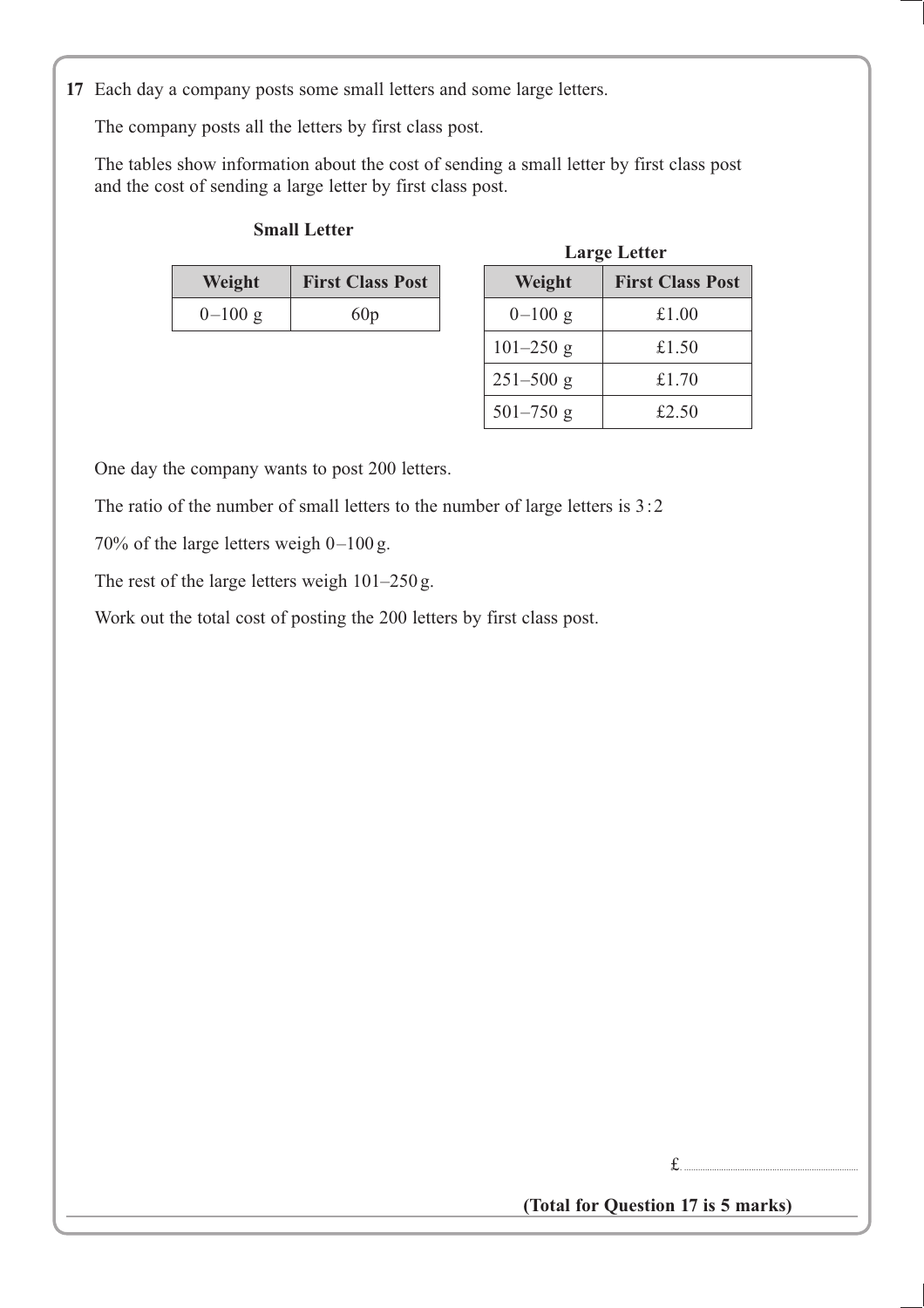| 18 Hertford Juniors is a basketball team.                                                                                                        |                                    |     |
|--------------------------------------------------------------------------------------------------------------------------------------------------|------------------------------------|-----|
| At the end of 10 games, their mean score is 35 points per game.<br>At the end of 11 games, their mean score has gone down to 33 points per game. |                                    |     |
| How many points did the team score in the 11th game?                                                                                             |                                    |     |
|                                                                                                                                                  |                                    |     |
|                                                                                                                                                  |                                    |     |
|                                                                                                                                                  |                                    |     |
|                                                                                                                                                  |                                    |     |
|                                                                                                                                                  |                                    |     |
|                                                                                                                                                  |                                    |     |
|                                                                                                                                                  |                                    |     |
|                                                                                                                                                  |                                    |     |
|                                                                                                                                                  |                                    |     |
|                                                                                                                                                  | (Total for Question 13 is 3 marks) |     |
|                                                                                                                                                  |                                    |     |
| 18 (a) Write down the exact value of $sin(60)$                                                                                                   |                                    |     |
|                                                                                                                                                  |                                    |     |
|                                                                                                                                                  |                                    | (1) |
| (b) Write down the exact value of tan (45)                                                                                                       |                                    |     |
|                                                                                                                                                  |                                    |     |
|                                                                                                                                                  |                                    |     |
|                                                                                                                                                  |                                    | (1) |
| (c) Calculate $9 \times 10^4 \times 3 \times 10^3$                                                                                               |                                    |     |
| Give your answer in standard form.                                                                                                               |                                    |     |
|                                                                                                                                                  |                                    |     |
|                                                                                                                                                  |                                    |     |
|                                                                                                                                                  |                                    |     |
|                                                                                                                                                  |                                    | (2) |
|                                                                                                                                                  | (Total for Question 18 is 4 marks) |     |
|                                                                                                                                                  |                                    |     |
|                                                                                                                                                  |                                    |     |
|                                                                                                                                                  |                                    |     |
|                                                                                                                                                  |                                    |     |
|                                                                                                                                                  |                                    |     |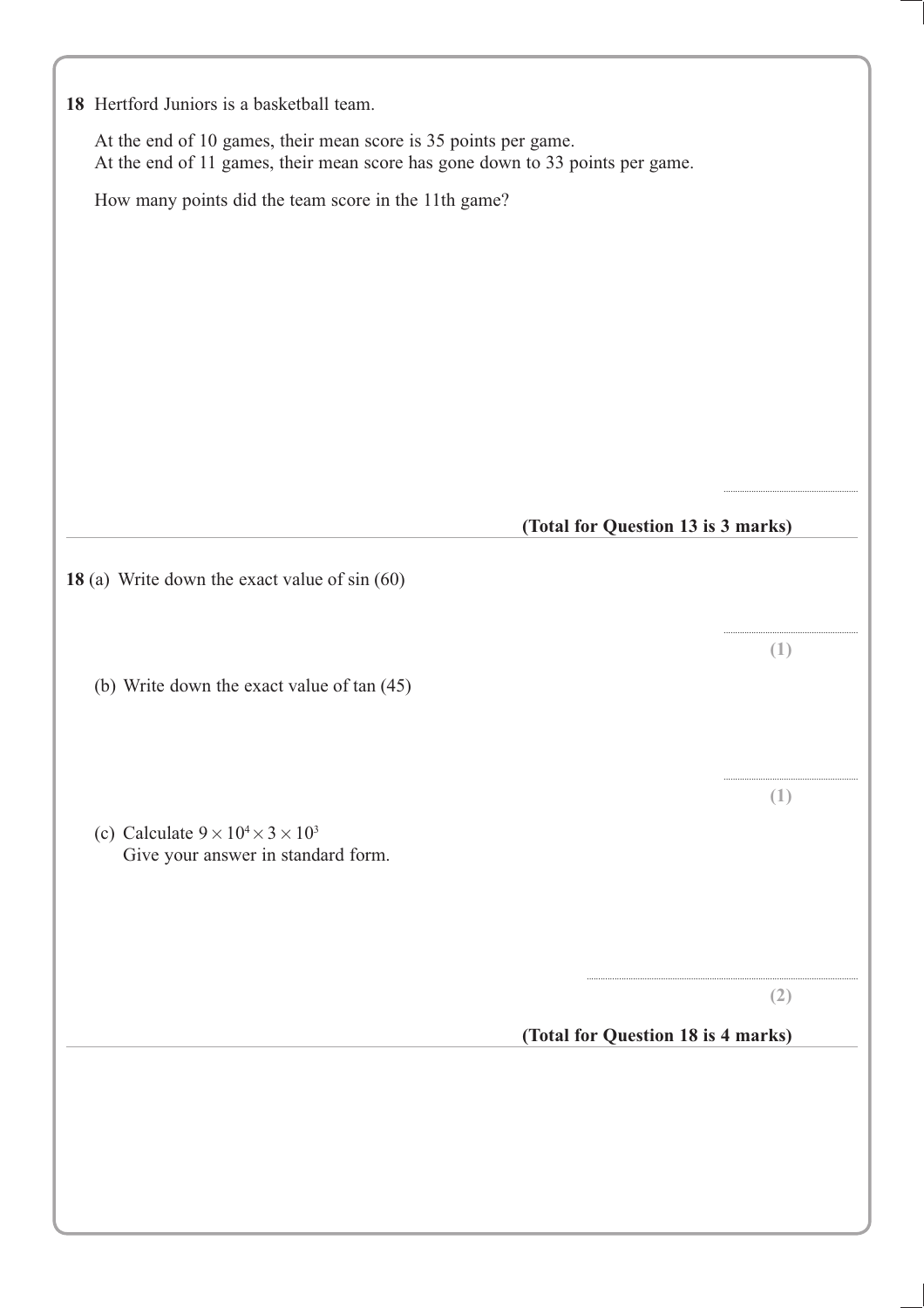**19** Solve the simultaneous equations

 $3x + 4y = 5$  $2x - 3y = 9$ 

*x* = . .........................................................

*y* = . .........................................................

**(Total for Question 19 is 4 marks)**